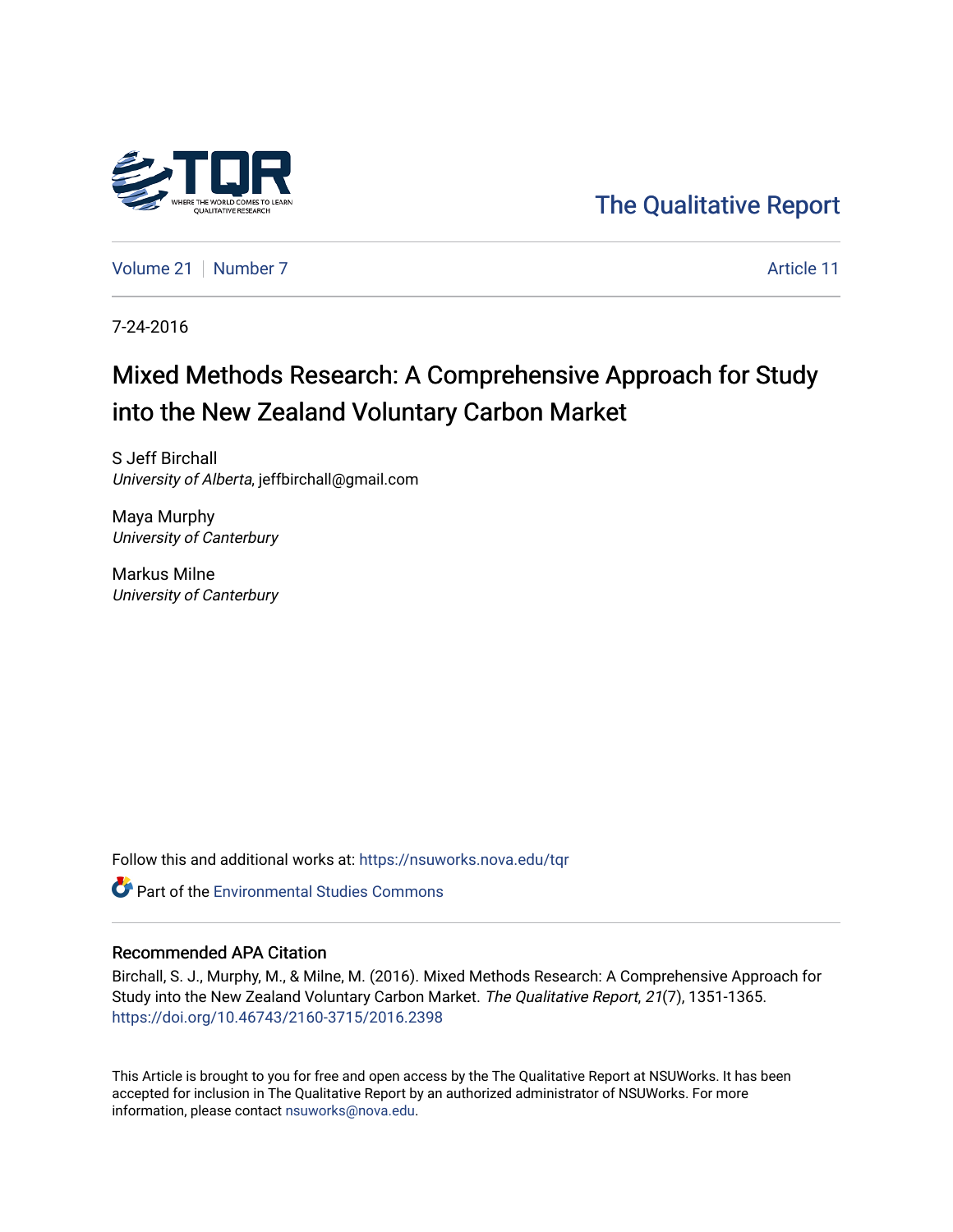# **Qualitative Research Graduate Certificate** Indulge in Culture Exclusively Online . 18 Credits **LEARN MORE**

# Mixed Methods Research: A Comprehensive Approach for Study into the New Zealand Voluntary Carbon Market

# Abstract

Climate change and solutions to solving this wicked problem require a mixed methods research approach that draws on quantitative and qualitative inquiry together. The purpose of this article is to demonstrate the applicability (and effectiveness) of a mixed methods approach applied to research into the voluntary carbon market (VCM), a key path available for organisations electing to offset their carbon emissions, in New Zealand. The mixed methods approach included three unique data sets (quantitative documents, quantitative surveys, qualitative in-depth interviews), and was both explanatory (qualitative interviews built upon and contextualized the document analysis and survey results) and convergent (data sets were examined separately, then, as they represent different aspects of the same phenomenon, were combined for analysis). These complementary methods were used to gain a fuller picture of the evolution and institutional dynamics of the VCM field in order to produce a comprehensive case study.

# Keywords

Document Analysis, Survey Analysis, Interview Analysis, New Zealand, Voluntary Carbon Market

# Creative Commons License



This work is licensed under a [Creative Commons Attribution-Noncommercial-Share Alike 4.0 License](https://creativecommons.org/licenses/by-nc-sa/4.0/).

# Acknowledgements

This work was supported by the Royal Society of New Zealand's Marsden Fund [08-UOC-025].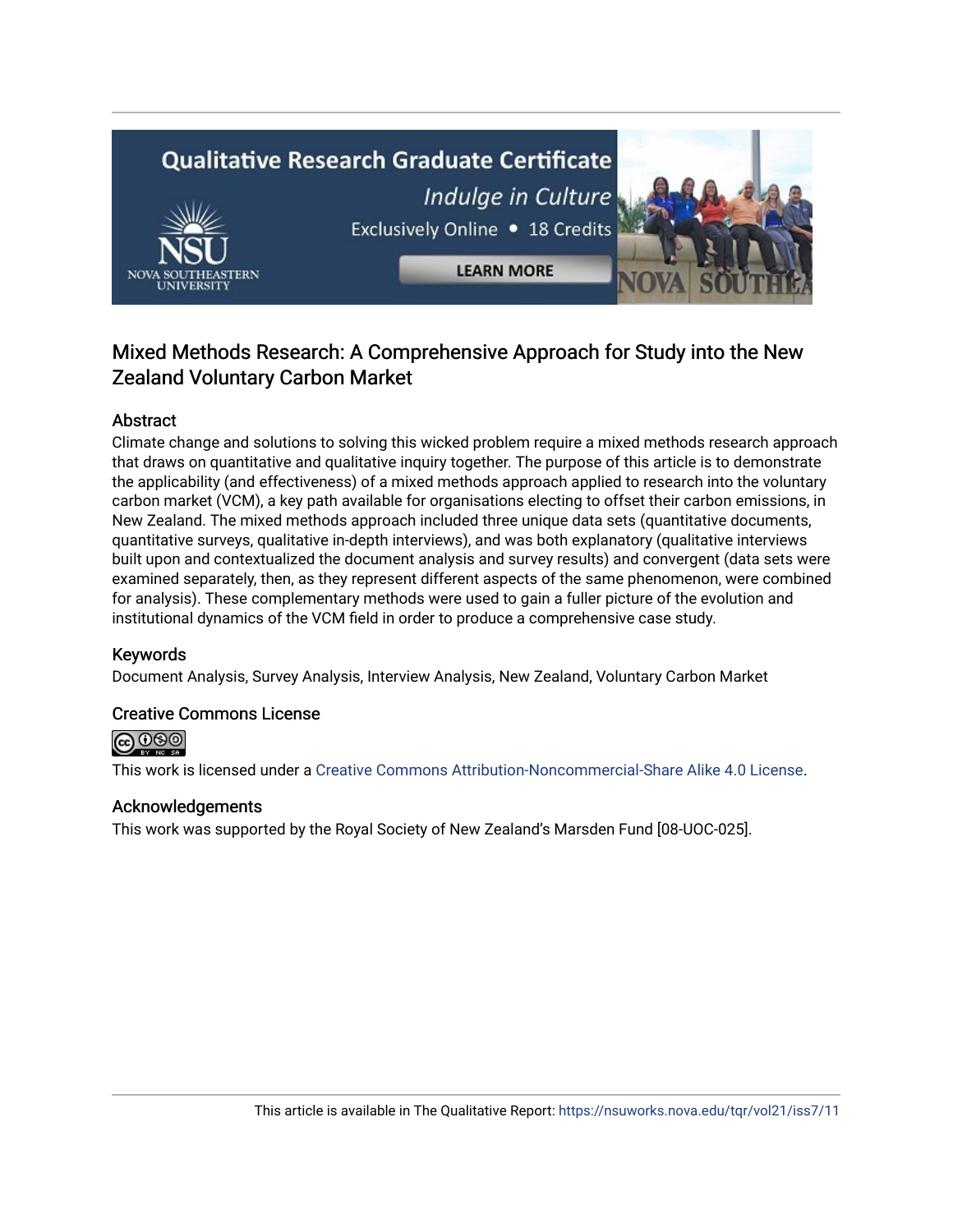

# **Mixed Methods Research: A Comprehensive Approach for Study into the New Zealand Voluntary Carbon Market**

S. Jeff Birchall University of Alberta, Edmonton, Alberta, Canada

Maya Murphy and Markus Milne University of Canterbury, Christchurch, New Zealand

*Climate change and solutions to solving this wicked problem require a mixed methods research approach that draws on quantitative and qualitative inquiry together. The purpose of this article is to demonstrate the applicability (and effectiveness) of a mixed methods approach applied to research into the voluntary carbon market (VCM), a key path available for organisations electing to offset their carbon emissions, in New Zealand. The mixed methods approach included three unique data sets (quantitative documents, quantitative surveys, qualitative in-depth interviews), and was both explanatory (qualitative interviews built upon and contextualized the document analysis and survey results) and convergent (data sets were examined separately, then, as they represent different aspects of the same phenomenon, were combined for analysis). These complementary methods were used to gain a fuller picture of the evolution and institutional dynamics of the VCM field in order to produce a comprehensive case study. Keywords: Document Analysis, Survey Analysis, Interview Analysis, New Zealand, Voluntary Carbon Market*

Mixed methods research designs have been growing in popularity in the accounting literature [\(Brown & Brignall, 2007;](#page-14-0) [Kakkuri-Knuuttila, Lukka, & Kuorikoski, 2008b;](#page-15-0) [Lee,](#page-15-1)  [1991;](#page-15-1) Modell, 2005, [2010;](#page-15-2) Vaivio & Sirén, 2010). Accounting draws theoretical and methodological inspiration from multiple disciplines (mathematics, economics, sociology, organizational studies, behavioral science, etc.) to investigate complex organizational transactions. [Brown and Brignall \(2007\)](#page-14-0) suggest that this multi-disciplinary characteristic makes accounting studies ideal candidates for multi-method research designs.

Following this reasoning, climate change accounting and other alternative accounting research which incorporate an additional multi-disciplinary dimension are supremely suited to the use of mixed methods. Researchers in these fields have responded accordingly: "The social and environmental and critical accounting research communities are known to embrace methodological pluralism and inter-disciplinary perspectives on accounting" [\(Milne &](#page-15-3)  [Grubnic, 2011, p. 950\)](#page-15-3).

However, the use and usefulness of mixed methods has been the subject of academic debate [\(Ahrens, 2008;](#page-14-1) Bryman, 2007; [Kakkuri-Knuuttila, Lukka, & Kuorikoski, 2008a;](#page-15-4) Parker, 2012). Primary criticisms stem from a presumed incommensurability between quantitative and qualitative approaches due to an underlying philosophical gap. Quantitative and qualitative studies are commonly equated with positivism and interpretivism respectively; these approaches are said to hold fundamentally distinct underlying assumptions and agendas. Attempting to bring together evidence from these different perspectives is thus viewed by some as an impossible pursuit (see Teddlie & Yu (2007) and Santiago-Brown,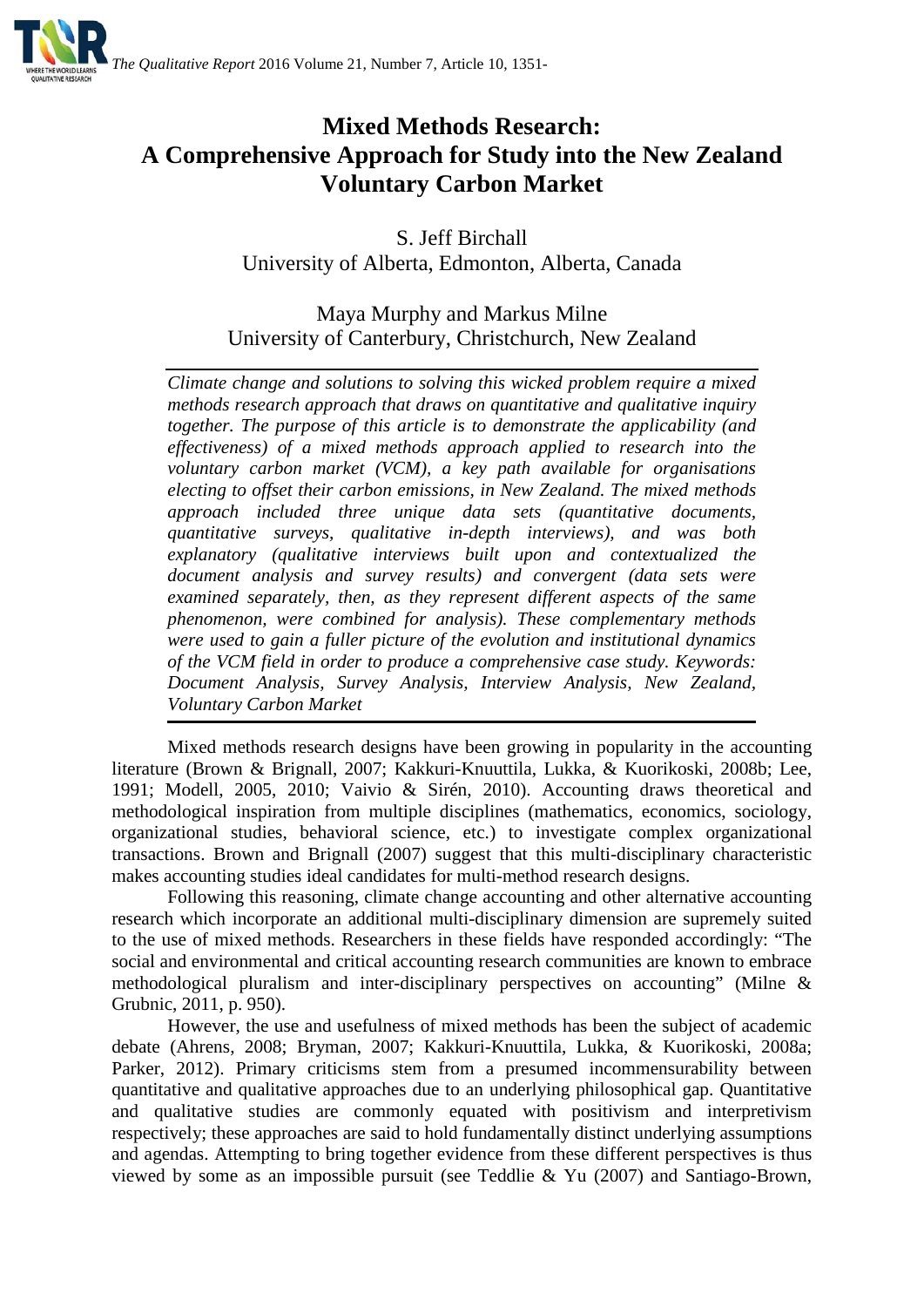Jerram, Metcalfe, & Collins (2014) for exceptions). Academic researchers are often clustered into disparate camps and publish in separate journals promoting their preferred paradigm. Since accounting has traditionally favored quantitative positivist research, Parker (2012, p. 61) warns of the "romance of objectivising qualitative research" to validate findings. Though qualitative research can and should stand on its own merits, integrating different methods can be beneficial. As [Kakkuri-Knuuttila et al. \(2008b\)](#page-15-0) demonstrate, in practice divergent paradigms can co-exist and co-operate; straddling the subjective/objective divide is possible.

Mixed methods can involve multiple researchers, data sets, methodologies, and/or theories.<sup>[1](#page-3-0)</sup> The term usually implies integration of quantitative and qualitative dimensions [\(Johnson, Onwuegbuzie, & Turner, 2007\)](#page-14-2). Application of both quantitative and qualitative methodologies can yield assessable statistical results as well as in-depth contextually grounded understanding of underlying processes and relationships. The components must be mutually illuminating to ensure that "the end product is more than the sum of the individual quantitative and qualitative parts" (Bryman, 2007). Thus, integration is essential. Without it, the research design becomes simply a collection of methods that might "talk past" each other [\(Brown & Brignall, 2007\)](#page-14-0).

In her editorial "Mixed Methods and Wicked Problems," Mertens (2015) highlights the merit of mixed methods in pursuing solutions to complex problems such as climate change. As the author explains, wicked problems like climate change "involve multiple interacting systems, are replete with social and institutional uncertainties, and for which only imperfect knowledge about their nature and solutions exist" (p. 3).

Indeed, climate change has the potential to significantly alter the world as we know it in terms of both the environment and the way in which societies operate. In response, and in a variety of ways, organisations are taking notice and taking action (e.g., Besio & Pronzini, 2014; Birchall, 2014; Galbreath, Charles, & Klass, 2014; Lee, 2012), including engaging in the voluntary carbon market (VCM).

The purpose of this article is to demonstrate our mixed methods approach to research into the VCM. The design type we decided on is both explanatory (qualitative interviews built upon and contextualized the document and survey results) and convergent (data sets were examined separately, then, as they represent different aspects of the same phenomenon, combined for analysis) (e.g., [Harrison, 2012\)](#page-14-3). These complementary methods were used to gain a fuller picture of the evolution and institutional dynamics of the VCM field in order to produce a comprehensive case study.

We have organized this article around four substantive sections. Building off the Introduction the body of the article describes the three phases of the research, and discusses decisions around why particular approaches were adopted for this program. We then highlight the limitation of the research and offer concluding thoughts on our approach.

# **Our Mixed Methods Approach[2](#page-3-1)**

As a research team, with backgrounds in environmental science/ studies, engineering and accounting, and positioned in the field of accounting through a College of Business and Economics, we decided that a mixed method approach would yield the richest and most dynamic data. The following describes our approach (Figure 1).

<span id="page-3-0"></span><sup>&</sup>lt;sup>1</sup> The use of multiple methods can be applied in many different ways for many different reasons. Harrison [\(2012\)](#page-14-3), drawing on Bryman (2006), provides a summary table describing these various design types and rationales.

<span id="page-3-1"></span><sup>&</sup>lt;sup>2</sup> The University of Canterbury Human Ethics Committee approved this research.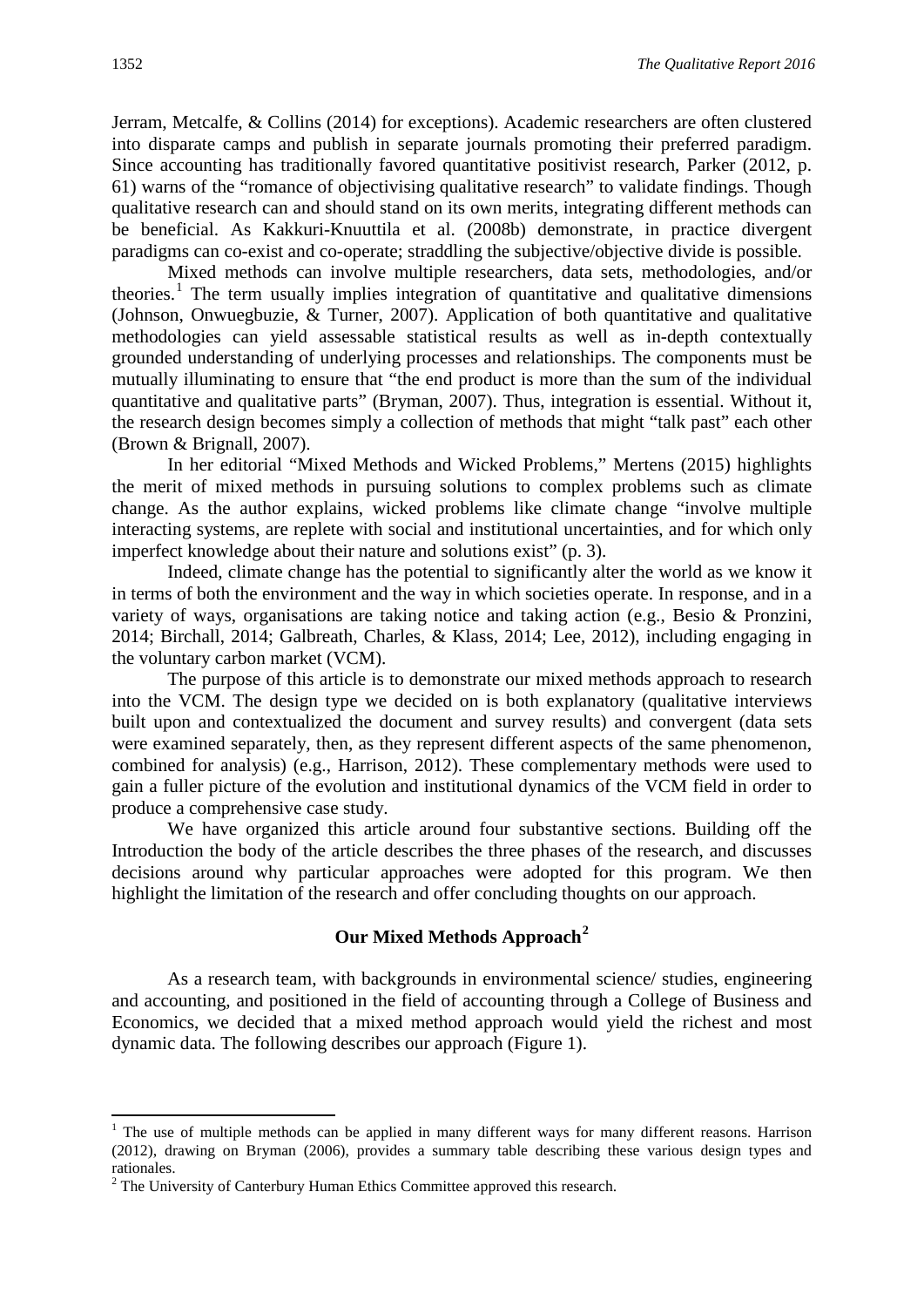Figure 1: Research Design Summary



#### **Phase I: Mapping the New Zealand Voluntary Carbon Market**

Phase I of the research involved "mapping" the New Zealand VCM organizational field by identifying organizations providing and purchasing offsets and services. Given the country's small size and geographical isolation, we believe New Zealand offers the unique advantage of exploring the entire range of consumption, production and services related to the carbon industry within well-defined and manageable boundaries. We focused on organizations that were self-declared, accredited with, or pursuing "carbon neutral" status under voluntary carbon offset schemes, as well as their interaction with the evolving carbon market services industry.

Initially, we identified organizational actors from prior knowledge and by searching company websites and media releases. Information gathered from these initial sources lead us to further points of research in a snowball effect. As organizations were found, we searched their websites to identify with whom they interact, such as clients or service providers, who might also be involved in the field. Their environmental certifications or affiliations were researched to identify further potential actors. We found that certifier and registry websites were particularly useful to identify multiple actors engaging in the market.

We carried out general internet searches using Google for field related terms such as "carbon neutral," "offset," "carbon market," "emissions trading," etc., with and without a "New Zealand" qualifier. Although all leads were thoroughly examined, the resulting list of organizational actors comprising the New Zealand VCM field was not expected to be exhaustive. The field was in a state of continual flux, thus making the search potentially infinite. The initial search was therefore limited to a three-month time frame ending in May 2010.

#### **Phase II: Data Collection**

Phase II of the research involved collecting data and conducting preliminary analysis. Three types of data were collected: (1) Documents, (2) Surveys, and (3) Interviews.

#### *Documents*

CarboNZero is the most prominent carbon neutral certifier in New Zealand. Their clients are required to produce yearly third-party verified public reports of their GHG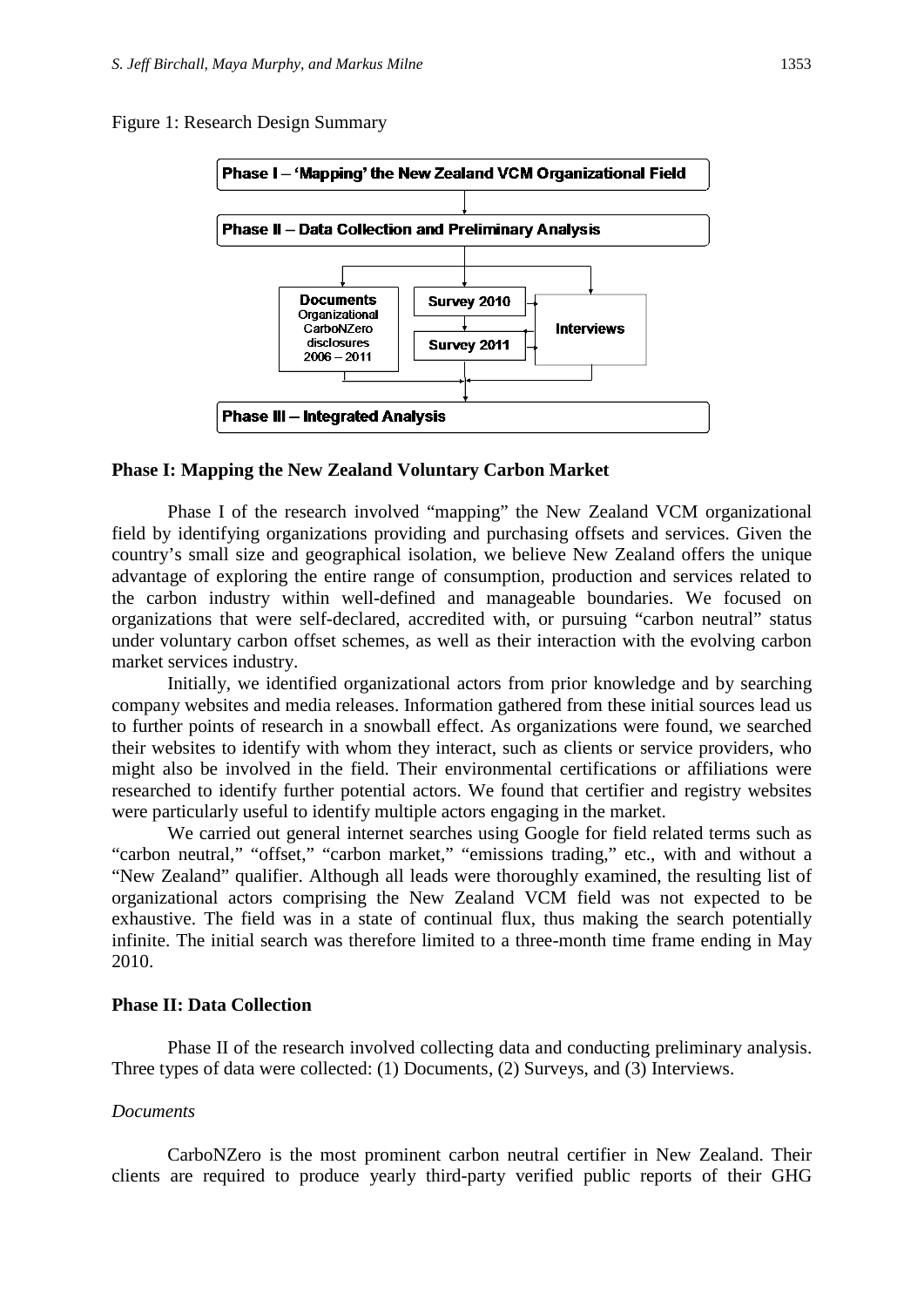emissions and carbon management plans. These disclosure documents allowed for a quantitative review of program participation trends and historical GHG emission accounts, thereby providing evidence of the evolution of the carbon market as well as the level of success of the program in reducing organizational emissions.

CarboNZero has two certification programs: CarboNZero<sup>Cert</sup> and CEMARS<sup>Cert</sup> (Carbon Emissions Measurement and Reduction Scheme). While both programs involve measuring and reducing emissions, the former also includes offsetting emissions. We compiled and examined disclosures made by participants in these two programs: 340 disclosure documents (263 for CarboNZero<sup>Cert</sup> and 77 for CEMARS<sup>Cert</sup>) from 136 organizations were collected and tabulated (including total emissions and offsets purchased for each disclosure year).<sup>[3](#page-5-0)</sup> These account for all available program disclosure documents from New Zealand participant organizations from 2006 (beginning of formal certification) until the end of the collection period in March  $2012<sup>4</sup>$  $2012<sup>4</sup>$  $2012<sup>4</sup>$ 

#### *Surveys*

An important step in the case study was to gain direct insights from the entire range of actors in and around the VCM field. We used surveys to achieve this aim. The survey was delivered in 2010 and 2011 (with adjustments to test for changes in the market through time). $5$ 

# *Survey Design*

We designed the web-based survey using Qualtrics software. This method was chosen to facilitate administration, response and analysis [\(Dillman, Smyth, & Christian, 2008\)](#page-14-4). For example, questions not relevant to a respondent are automatically skipped<sup>[6](#page-5-3)</sup>, multiple-choice options are randomized where appropriate to prevent order bias<sup>[7](#page-5-4)</sup>, and multiple-choice responses are automatically coded and easily exported to analysis software. Although there are some potential limitations with the web-based method, mainly certain respondents' preference for hard-copies or telephone surveys, we deemed the conceivable skewing effect to be minimal [\(Dillman et al., 2008\)](#page-14-4).

The questionnaire was deliberately designed (e.g., using a combination of multiplechoice, short and longer answer questions) and organized to minimize respondent fatigue and keep respondents interested. Each questionnaire web-page contained a progress bar and only a small number of questions to maintain respondent motivation through forward movement. The questionnaire begins with quick and easy to answer questions that tie in directly with the project description. For example:

"Have you ever heard of the term "carbon neutrality?"

<span id="page-5-0"></span><sup>&</sup>lt;sup>3</sup> Both programs were included in this study for comparison. For a more detailed discussion of the evolution of these programs, see Birchall et al. (2015).

<span id="page-5-1"></span><sup>4</sup> The first available documents were for the 2005-2006 certification period, while the most recent documents at the time of collection were for the 2010-2011 certification period, which runs from 1 July 2010 to 30 June 2011.

<span id="page-5-2"></span><sup>5</sup> A devastating earthquake as well as numerous aftershocks occurred in Christchurch, New Zealand during this interval, adding a further dimension to before and after comparisons.

<span id="page-5-3"></span><sup>&</sup>lt;sup>6</sup> Several sections of the questionnaire begin with a question that determines if that section is relevant to the respondent. For example, "Does your organization measure its greenhouse gas emissions?" If the respondent selects "no," then the remaining questions on measurement are automatically skipped.

<span id="page-5-4"></span><sup>&</sup>lt;sup>7</sup> Literature suggests that respondents may be slightly more likely to select the first given option but this effect is minimized by randomizing the order of answer options [\(Dillman et al., 2008\)](#page-14-4).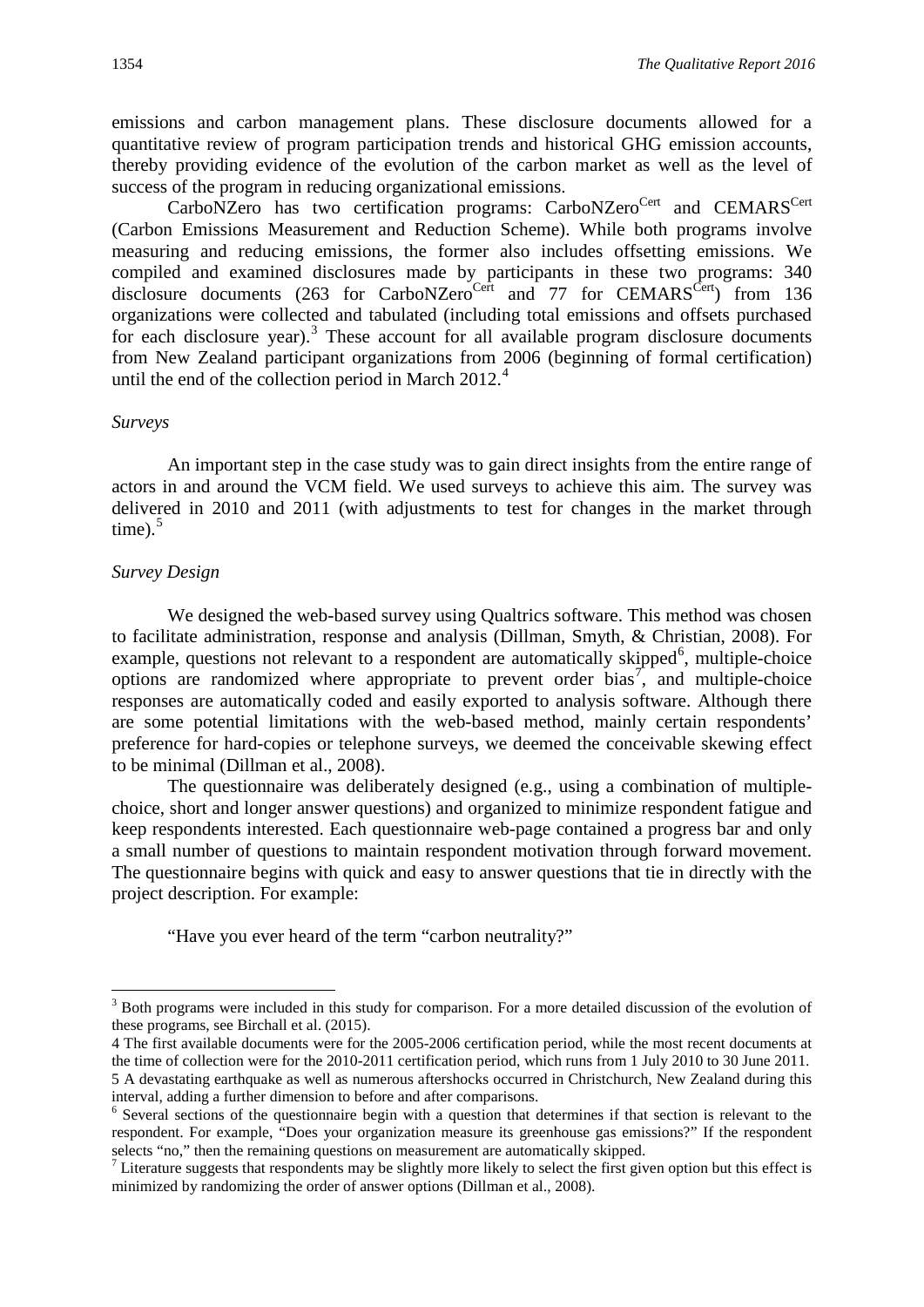"Do you actively promote carbon neutrality to other organizations?"

"What do you believe is the primary motivation for achieving carbon neutrality?"

It has been shown that starting with questions directly related to the research topic is more motivating for participants and results in higher response rates (Dillman et al., 2008).

We organized the questions into twelve sections: (1) Climate Change Perceptions; (2) Motivators and Barriers; (3) Strategy; (4) People; (5) Measurement; (6) Commitments; (7) Carbon Neutrality; (8) Offsetting; (9) Services Offered; (10) Perception of Actions; (11) Demographics; and (12) Additional Comments. Since the VCM is an emerging field in which institutions have yet to be firmly established, actors in this field have the potential to act as institutional entrepreneurs and shape the rules, norms, beliefs, and ultimately the actions and outcomes of organizational carbon management. The survey sections were designed to gain direct insights about participant's cognitions, commitments, and actions from the entire range of organizations in and around the field. Responses also allowed us to critically investigate important institutional entrepreneurship constructs such as institutional structures, legitimacy concerns and motivations, agency, interests and power in the evolving VCM field.

Given the newness of the field, open-ended questions - although more onerous on the respondent - were judged essential in certain instances to elucidate insights into what people believe is most important. Sample open-ended questions included:

"What is the main barrier against taking climate change action for your organization?"

"What most influenced your organization's climate change strategy?"

"When you think of "carbon neutrality", what are the first three words that come to mind?"

"Please explain in one or two sentence your understanding of carbon neutrality."

"Why did your organization purchase emissions offsets?"

In order to allow respondents the opportunity to indicate their level of agreement or disagreement with a particular statement, we used Likert scales for a number of multiplechoice questions. For example:

"Climate change is real."

"Climate change is human-caused."

"Organizations making voluntary choices about the environment will provide adequate environmental protection."

"Greenhouse gas emissions should be regulated by the government."

In almost all cases a six-point scale with no neutral option ("neither agree nor disagree") was provided, although a "don't know" or "not applicable" option was often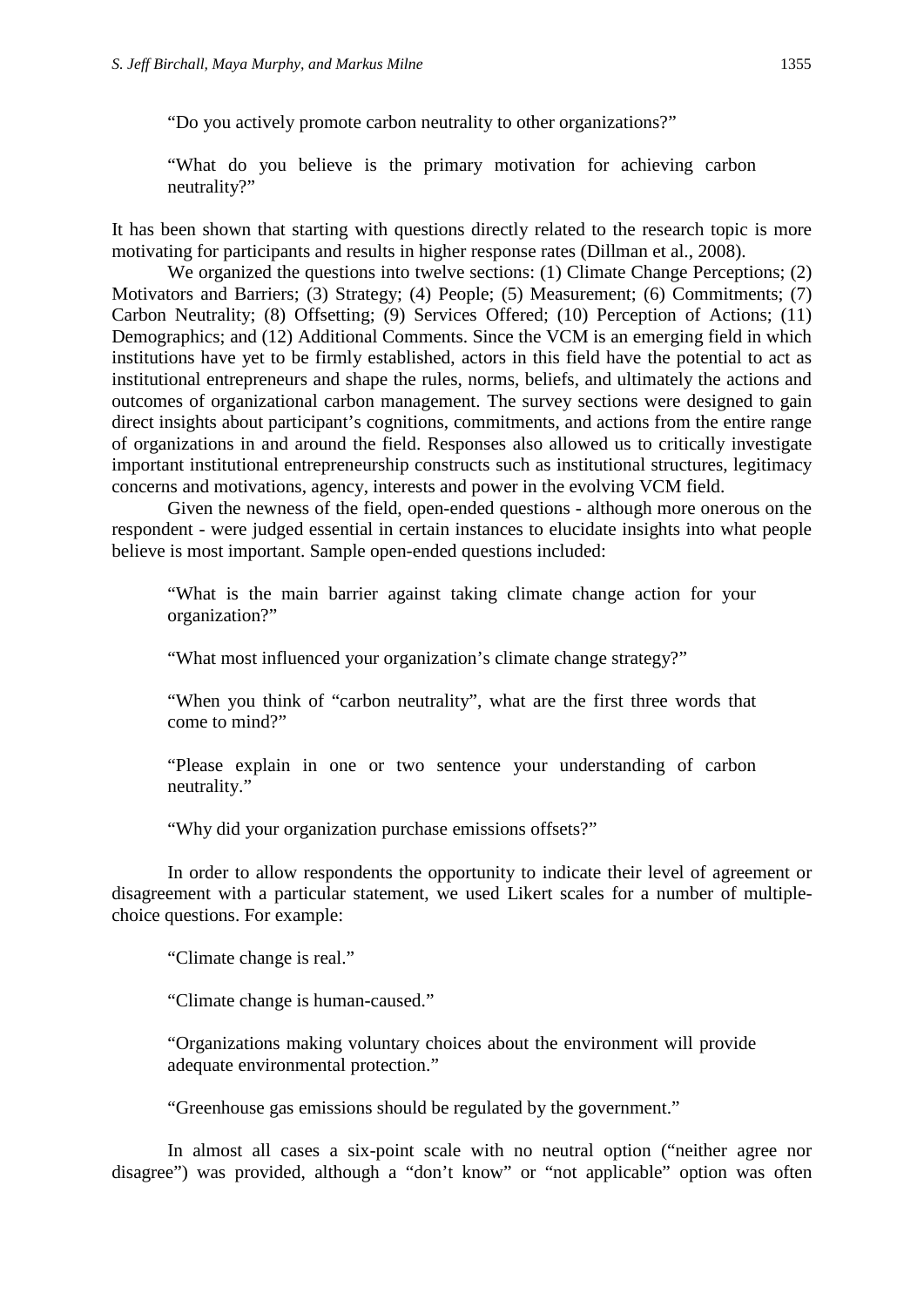available. The six-point scale was chosen to allow for measurable variations in the degree of agreement while forcing respondents to choose a side, agree or disagree (Dillman et al., 2008).

We carefully crafted each question to ensure that it was clear, concise and useful to the project aims. Although no explicit cross-check questions to test the reliability of responses were included in the questionnaire due to concerns over the length of the instrument, related questions placed in different question blocks allowed us to investigate response consistency.

The survey was reviewed by insiders and outsiders prior to administration to further ensure clarity, disambiguation, and usefulness of all questions: Two project supervisors, one colleague familiar with the project, one colleague not familiar with the project, and one member of the carbon services industry tested the survey instrument. Testing by the carbon services member was performed in front of the researcher to note any initial reactions and hesitations that could later be discussed to improve the survey instrument. The testing resulted in shortening of the questionnaire by removing questions deemed unessential to the project aims and combining similar questions into multiple-choice matrices where appropriate<sup>[8](#page-7-0)</sup>. In addition, we sent the survey to a small sample of the target organizations two days prior to the remaining potential participants to further ensure that there were no glitches with the survey instrument; no problems with the survey instrument were identified.

# **Survey Participant Selection and Response Collection**

The project focused on organizations self-declared and accredited with (or pursuing) "carbon neutral" status under voluntary carbon offset schemes, as well as their interaction with the evolving carbon market services industry. All organizations that we identified during the mapping of the New Zealand VCM were solicited for their input. In addition, we also investigated a small sample of potential and non-participants. The selection process for organizations outside the VCM was purposive and semi-random. Using a leading New Zealand business directory, ubd.co.nz, organizations in specific industries and locations were selected to match with those engaging in the VCM field. For example, since several wineries in the Marlborough area engage in the VCM and were solicited for their input, additional wineries in and outside the area, as well as other businesses in the area, were selected for comparison. A total of 292 and 328 organizations were invited to participate in 2010 and  $2011$ , respectively.<sup>[9](#page-7-1)</sup>

The survey was sent to one senior manager or relevant environmental personnel at each selected organization. Where possible and appropriate, the company founder or CEO was the preferred target. These top-level decision-makers were used as proxies for the organization. An invitation to participate in the survey was sent by email and included an attached project information sheet and a link to the web-based questionnaire. In 2010, this was followed two weeks later by contacting potential participants who had not yet responded by telephone to personally invite them to participate in the online survey and a final email reminder was sent one week after that. In 2011, the telephone contact was omitted and only a second final email reminder was sent two weeks after the first reminder.<sup>[10](#page-7-2)</sup>

**.** 

<span id="page-7-0"></span><sup>8</sup> For example, previously separate questions enquiring about items used in the GHG emissions measurement process (i.e., external consultant, computer calculation tool, formal guidelines, third-party verifier) were combined into one matrix.

<span id="page-7-1"></span><sup>9</sup> The 328 organizations in 2011 include all those contacted in 2010, as well as additional organizations newly engaging in the VCM.

<span id="page-7-2"></span><sup>10</sup> Health complications of one of the researchers, following a severe concussion, prevented additional telephone reminders in 2011.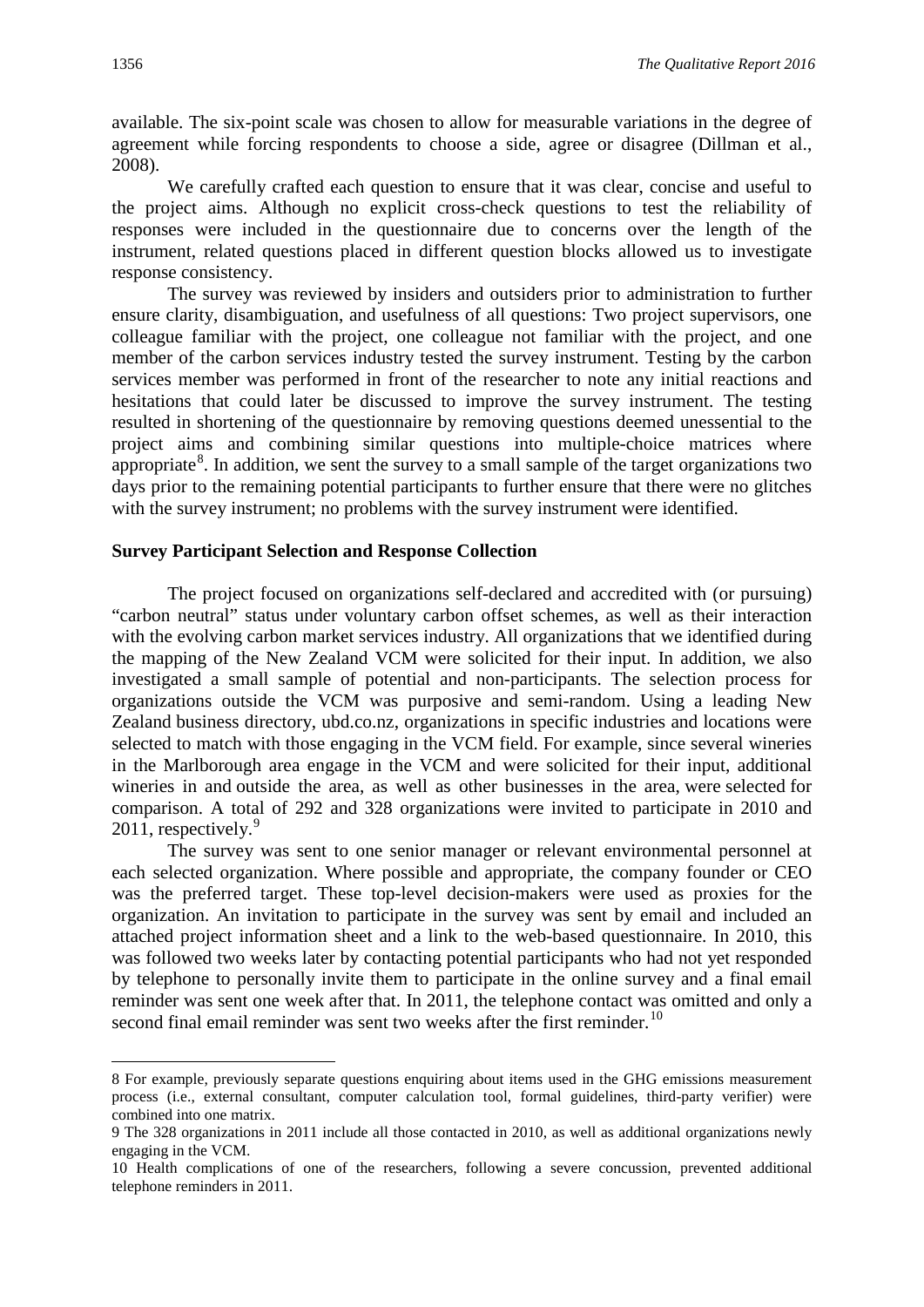To test for non-response bias, we compared numerical responses from early and late respondents (i.e., respondents who answered following the first email contact versus those who answered following the telephone contact); we found the difference not to be statistically significant. The total achieved survey response rate was 47% (137 respondents) and 32% (105 respondents) in 2010 and 20[11](#page-8-0), respectively.<sup>11</sup>

## **Survey Analysis Methodology**

We compiled survey responses, then tabulated and exported the data to an Excel spreadsheet with each row corresponding to one respondent. The Qualtrics software automatically codes multiple-choice questions into numbered responses when compiling the results. We verified the integrity of the spreadsheet by randomly selecting five respondents and confirming that responses in their individual survey matched those in the tabulated spreadsheet.

We examined open-ended questions for recurring terms and/or themes. To ensure comprehensive and thorough results, the identification of terms and themes was done in a recursive fashion. First we identified the most evident themes, then remaining responses were re-examined for recurring themes, and this process was repeated until no new themes were identified. Each subsequent examination analysed smaller samples making it easier to identify less common but potentially important themes. The identified themes were coded where appropriate.

Category counts and percentages, as well as modes, medians, means, and standard deviations were computed where appropriate for all coded open-ended and multiple-choice questions.<sup>[12](#page-8-1)</sup> The results were then exported into SPSS statistical software for further analysis. Nonparametric statistical measures were used since variables were reported on categorical or ordinal scales that cannot be assumed to be equal-interval. Statistical tests were applied as per Siegel and Castellan (1988) and calculated using SPSS software. Spearman's correlation coefficient was used to test measures of association, the Wilcoxon-Mann-Whitney test (for ordinal) and Chi-square test (for categorical) were used to test the significance of the difference between two independent samples (i.e., participants in different groups), the Kruskal-Wallis Test was used to test the significance of the difference between multiple independent samples, and the Wilcoxon signed ranks test was used to test the significance of the difference between two related samples (i.e., participants answers to different questions).

#### *Interviews*

**.** 

To expand on insights gained from the surveys, we interviewed a cross-section of leaders in the field (Table 1). Actors in the VCM have the potential, either individually or collectively, to become institutional entrepreneurs and shape the rules, norms, beliefs, and ultimately the actions and outcomes of organizational carbon management. The goal of the interviews was to complement survey findings by providing a more in-depth and contextualized look at potential institutional entrepreneurs and at how the process of institutional entrepreneurship was unfolding in the voluntary carbon market.

<span id="page-8-0"></span><sup>11</sup> These response rates include partially completed questionnaires. When excluding partials, the achieved response rate is 41% for 2010 and 30% for 2011.

<span id="page-8-1"></span><sup>12</sup> "Don't know" and "Not Applicable" responses were not included in any of the statistical calculations.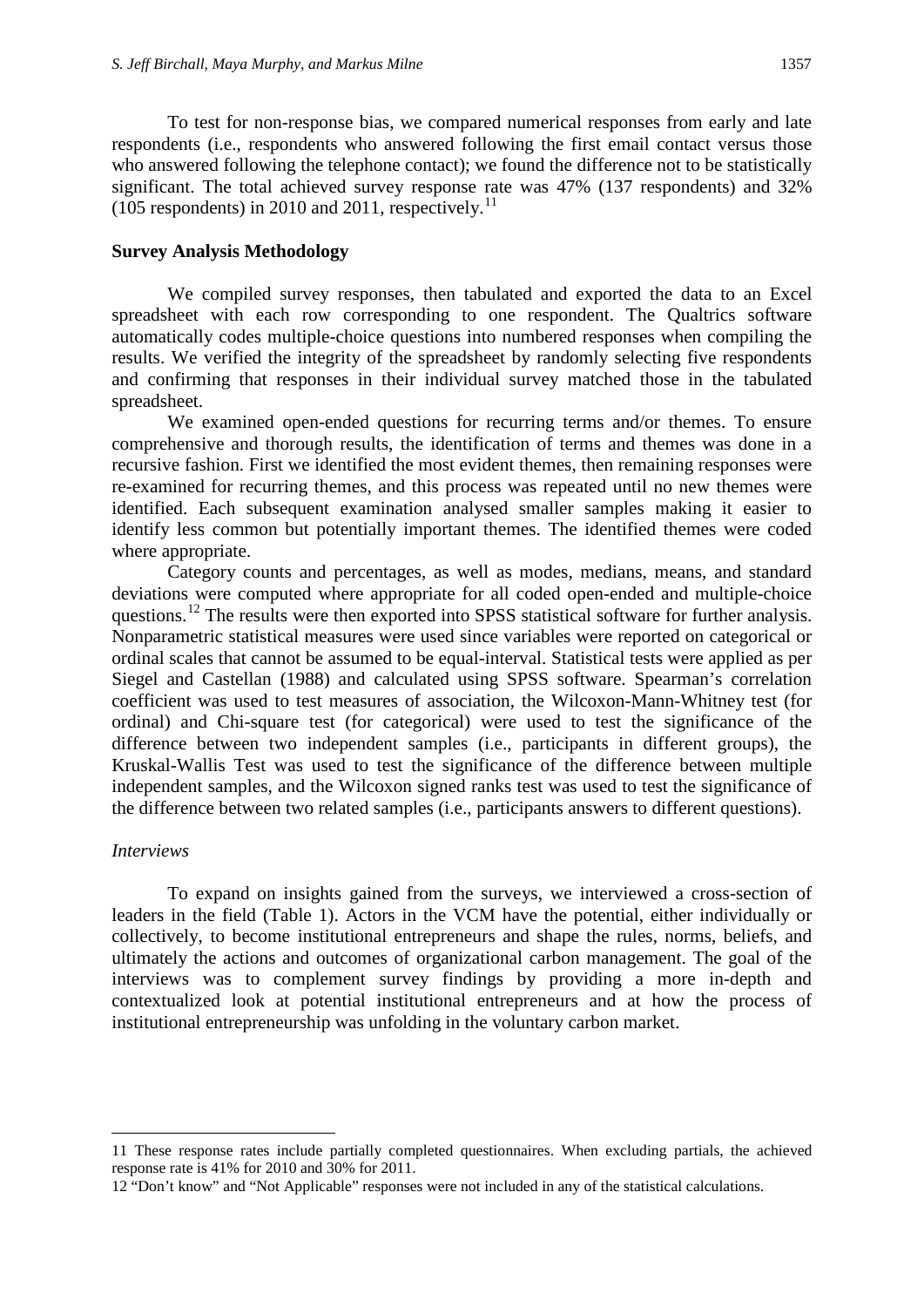| TAUIC 1. IIIICI VICWS DY IIIUUSU Y<br><b>Code Name</b> | Comment                          | <b>Interview Date</b> | Length |  |  |
|--------------------------------------------------------|----------------------------------|-----------------------|--------|--|--|
|                                                        |                                  |                       | (min)  |  |  |
| Wine                                                   |                                  |                       |        |  |  |
| $\overline{\text{Wine }1}$                             | CarboNZero certified             | 02-Dec-2010           |        |  |  |
| Wine 2                                                 | Aspiring to be carbon neutral    | $03$ -Dec-2010        | 36.5   |  |  |
| Wine 3                                                 | CEMARS certified,                | 16-Dec-2010           |        |  |  |
|                                                        | considered carbon neutrality but |                       |        |  |  |
|                                                        | decided against it               |                       |        |  |  |
| Taxi                                                   |                                  |                       |        |  |  |
| Taxi 1                                                 | Carbon neutral, not certified    | 07-Dec-2010           | 83.5   |  |  |
| Taxi 2                                                 | CarboNZero certified             | 29-Nov-2011           | 72     |  |  |
| Taxi 3                                                 | CarboNZero certified             | 10-Dec-2010           | 111    |  |  |
|                                                        |                                  | 08-Dec-2011           | 183    |  |  |
| <b>Carbon Services</b>                                 |                                  |                       |        |  |  |
| Certifier 1                                            | Carbon neutral certifier         | $06 - Dec - 2011$     | 112.5  |  |  |
| Certifier 2                                            | Former carbon neutral certifier  | 01-Dec-2011           | 37     |  |  |
| Consultant 1                                           | Consultant; offset provider      | 05-Dec-2010           | 120    |  |  |
| Consultant 2                                           | Consultant; project developer    | 06-Dec-2010           | 109.5  |  |  |
| Registry 1                                             | Leading offset registry          | 20-Dec-2010           | 46     |  |  |
| <b>Auditor 1</b>                                       | Big four accounting firm;        | 17-Dec-2010           | 83     |  |  |
|                                                        | Carbon claims auditor            |                       |        |  |  |
| Energy                                                 |                                  |                       |        |  |  |
| Energy 1                                               | Formerly CarboNZero certified,   | 09-Dec-2010           | 70.5   |  |  |
|                                                        | currently CEMARS certified;      |                       |        |  |  |
|                                                        | offset provider                  |                       |        |  |  |

|  | Table 1: Interviews by Industry |  |
|--|---------------------------------|--|
|  |                                 |  |

# *Interview Design*

Qualitative semi-structured interviews were carried out with managers and decisionmakers. We investigated participants regarding their cognitions, narratives, sense-making, and accountabilities, as well as their operational activities and interactions with the range of actors in the field; and how these evolved over time. We formulated questions to identify perspectives and opinions on climate change strategies, carbon neutrality, offsetting and their organization's involvement with the New Zealand VCM.

Each topic was explored in terms of: Who? What? Why? How? In addition, participants were asked specific questions related to their survey responses and/or related to publicly available information such as organizational climate change policies, emissions inventories, and media releases. Interviewees were encouraged to expand upon ideas. Short silent pauses before moving on to the next question were used as a technique to ensure that the interviewee had exhausted their thoughts on the topic. The semi-structured interview design allowed for exploratory questions with a free flow of conversation.

# *Interviewee Selection*

We selected organizations and industries most associated with carbon neutrality in New Zealand for interviews. The prominence of certain organizations in the VCM was confirmed by a survey question asking respondents to identify organizations that come to mind when they think of carbon neutrality.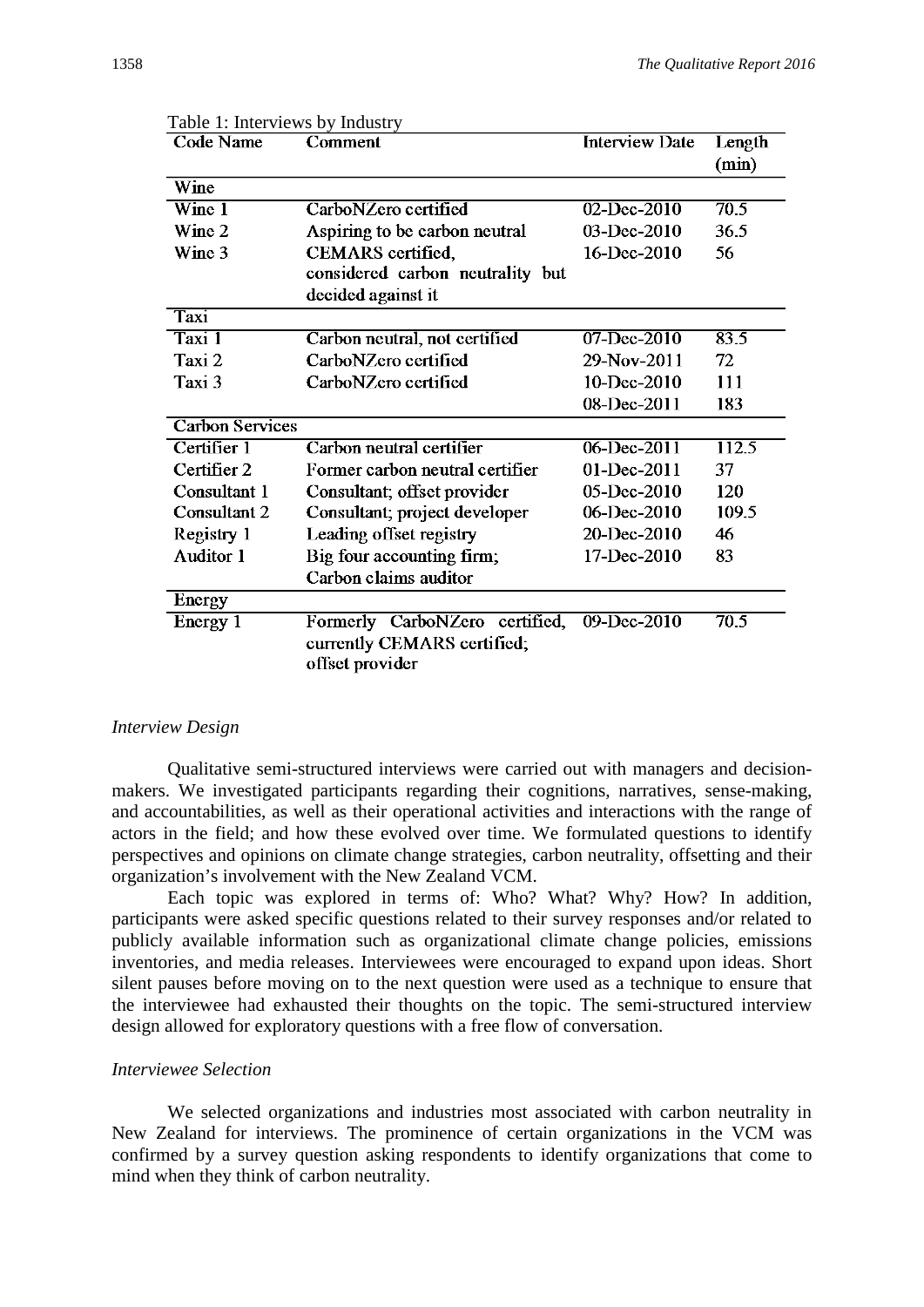The chosen organizations represent a cross-section of those involved in the New Zealand VCM: 2 certifiers, 2 consultants, 1 registry, 1 auditor, 3 CarboNZero certified, 1 carbon neutral non-certified, 1 looking into becoming carbon neutral, and 2 CEMARS certified (i.e., decided against carbon neutrality, including one formerly CarboNZero certified). Two of these organizations also directly provide offsets: one in the forestry sector (Consultant 1) and one in the energy sector (Energy 1). The organizations thus include a range of offset buyers and sellers, as well as middlemen.

We chose the wine industry and the taxi industry for case studies. Three organizations from each industry were selected. Both industries include businesses that actively promote themselves as carbon neutral. Wineries were among the first business organizations to become involved with carbon neutrality. The three wineries investigated in this study represent different levels of involvement with the VCM: one was CarboNZero certified, one was aspiring to become carbon neutral and was just starting to look into options on how to achieve this goal, and one decided against carbon neutrality but was measuring and attempting to reduce its GHG emissions. In contrast, all three selected taxi companies advertise themselves as carbon neutral; one was self-proclaimed carbon neutral while the other two were CarboNZero certified. Highly visible street presence and advertising, as well as the recent taxi industry shake-up with the hybrid movement provide an interesting case study.

The carbon services industry was also included in this study. This new industry rapidly evolved and expanded to fill any perceived needs associated with the carbon market and provide an infrastructure of skills for organizational climate change actions and emissions trading. Service providers advise their clients and thus have the potential to influence norms and practices. Two carbon neutral certifiers, two consultants, one auditor, and one offset registry were included in this study.

Interviewees included a senior manager or appropriate environmental personnel at each selected organization. Where possible and appropriate, the company founder or the person(s) who initiated climate change initiatives was interviewed. In other cases, the person responsible for continuing or for looking into organizational climate change actions was selected. Since individuals who occupy higher hierarchical positions are more likely to have the knowledge, authority and key resources to act as institutional entrepreneurs and implement divergent organizational change [\(Battilana, 2006\)](#page-14-5)**,** these managers and decisionmakers were deemed the most apt sources of information on the research topic.

The interviews were conducted at the end of the year in 2010 and 2011. Investigation at two time points had not been part of the original research plan. Some of the interviews were delayed due to a concussion and long-lasting post-concussion symptoms suffered by one of the researchers. However, consistency of the survey results between 2010 and 2011 indicate that the effect of the delay is likely minimal. To further minimize and account for any time-based effects, the 2011 interviews consisted of directly comparable organizations. In short, 20 hours of interviews were conducted during 14 interviews at 13 organizations with key actors in the New Zealand VCM.

#### **Interview Analysis Methodology**

Digital recordings of the interviews were transcribed by a professional service.<sup>[13](#page-10-0)</sup> The transcripts were then reviewed and checked for accuracy by the researchers. The transcripts

<span id="page-10-0"></span><sup>&</sup>lt;sup>13</sup> Transcriptions were done by the Centre for Evaluation & Monitoring [CEM (NZ)] at the University of Canterbury; they provide professional and confidential transcribing services.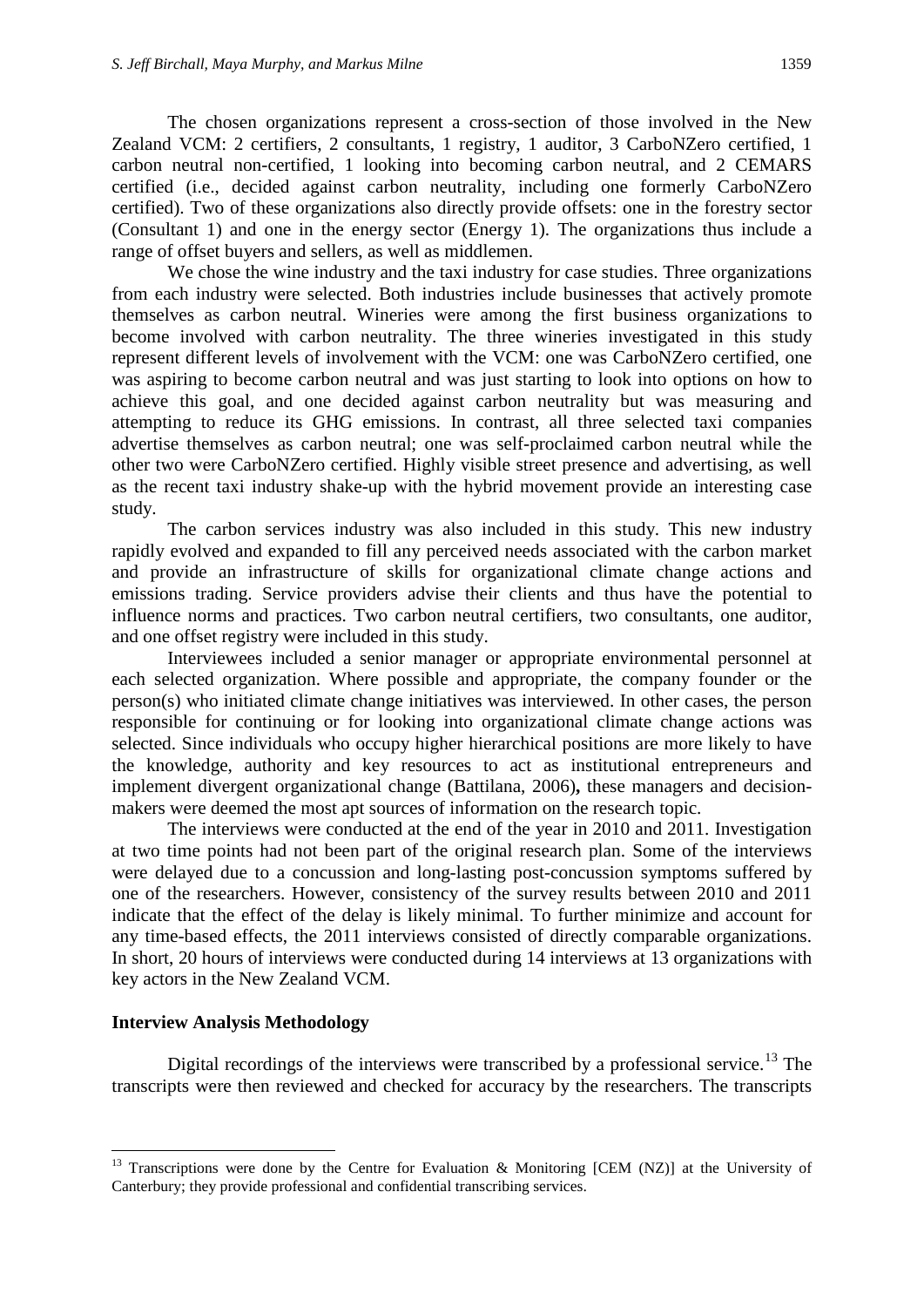were also sent to the interviewees for verification.<sup>[14](#page-11-0)</sup> Transcripts were edited to remove speech ticks (e.g., "you know," "sort of," "and things"), remove false sentence starts or broken thoughts were not relevant to the context or idea ultimately presented, and occasionally add punctuation to run-on sentences.

Each interview was first analyzed individually. Transcripts were thoroughly examined, broken down into topics, ideas, or quotes and then organized into themes. Since the interviews were digitally recorded, minimal notes were taken down by the researchers during the interviews to avoid disruption and fully engage with the interview subject. Immediately after each interview, a brief summary was put together of initial thoughts and potentially important themes and ideas brought up by the interviewee. These preliminary thoughts and themes were taken into account during a re-examination of the transcripts to ensure that no initial impressions were overlooked.

The re-structured and analyzed transcripts were then reviewed for each industry, comparing and contrasting the themes and ideas brought up by the different interviewees. Commonalities and differences between the industries were also subsequently investigated. As Bryman and Burgess (2002) emphasize, qualitative data analysis is a dynamic process with "messy" interactions, back-and-forth, between different sequences and procedures. Analysis was done in an iterative process to explore inter-relationships between discourses. Particular attention was paid to concepts related to institutional entrepreneurship (i.e.: institutional structures, legitimacy, agency, and interests, resources and power). Ultimately, these case studies provide a contextualized look at potential institutional entrepreneurs and at how the process of institutional entrepreneurship unfolded in the voluntary carbon market.

# **Phase III: Data Integration**

We used the three different sources of data to explore and gain a fuller picture of the evolution and institutional dynamics of the VCM:

- 1. Disclosure documents allowed a quantitative review of organizational emissions changes and participation trends for the most prominent carbon neutral program in New Zealand;
- 2. Surveys provided insights into the participant's commitments and actions from the entire range of organizations in and around the field; and
- 3. Interviews provided an in-depth and contextualized look at potential institutional entrepreneurs and the process of institutional entrepreneurship.

These complementary data sets were analyzed through the lens of institutional entrepreneurship theory and integrated to produce a comprehensive body of knowledge. Integration of the findings was used to complement each other and offer a holistic examination of the research field. Critical investigation of institutional structures, legitimacy concerns and motivations, agency, interests and power relationships was performed at the organizational and field levels. The aim was to increase understanding of the institutions that are emerging in the VCM, the influence that actors have in shaping and sustaining these new

<span id="page-11-0"></span><sup>&</sup>lt;sup>14</sup> Although most interviewees returned their transcript unchanged or made minor corrections/clarifications, one interviewee notably made major alterations/deletions that de-emphasised the financial motivations and implications of their climate change strategy.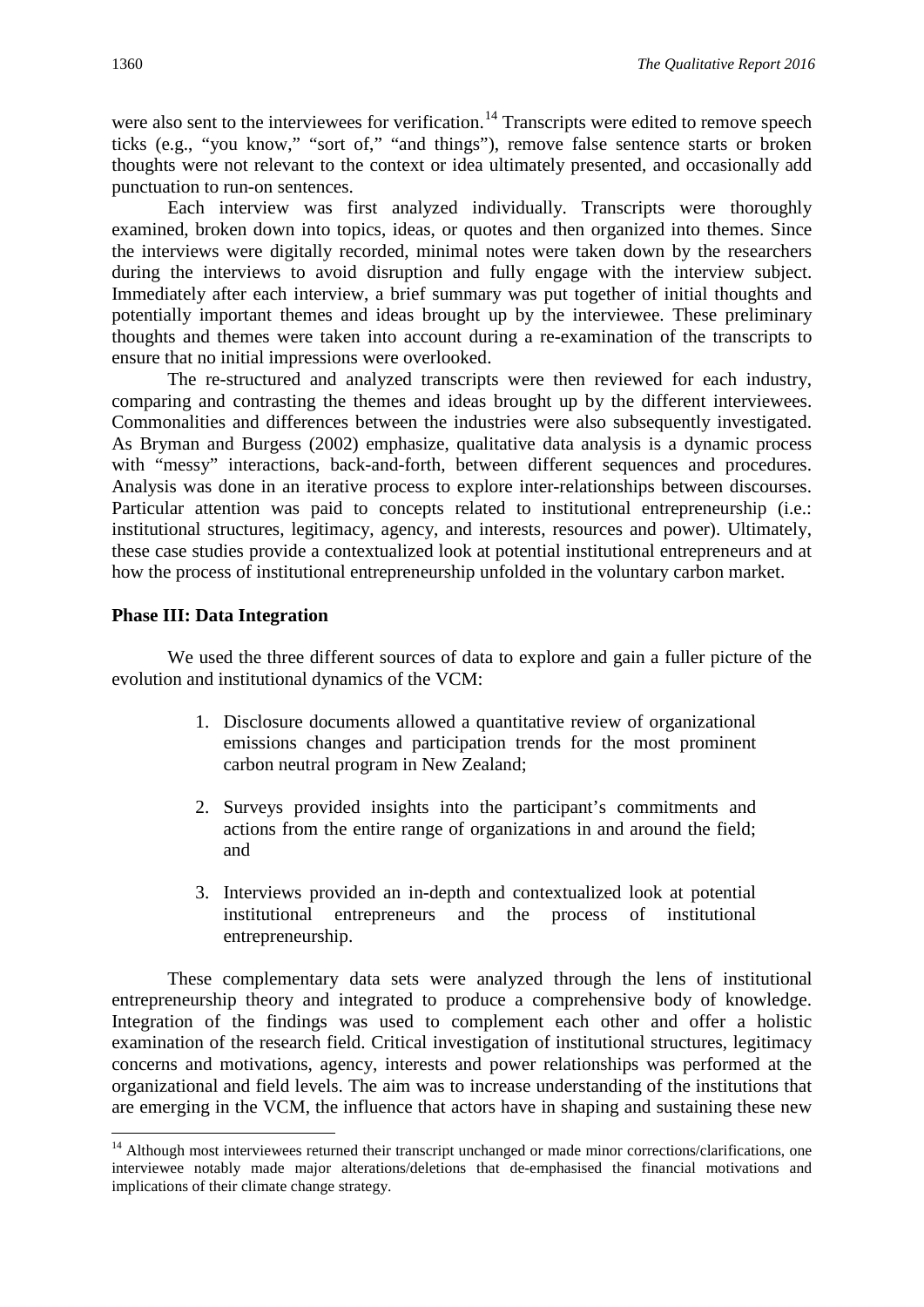institutions, and the effect these institutional dynamics have on participants' cognitions, commitments, and actions. Taken together, results from the documents, surveys, and interviews form a comprehensive empirical case study of the New Zealand VCM.

#### **Limitations and Reflexivity**

The research aims to provide a significant contribution to knowledge in terms of both practice and theory about one way New Zealand organizations are voluntarily managing one of the most important contemporary problems. It amounts to a substantial case study that other nations can use as a comparative reference point for mitigating and managing climate change. Nevertheless, the study has its limitations. The research is confined to the New Zealand context. Although it is not assumed that all findings can be generalized to other national settings or to a global market, they may provide insights into the institutional dynamics involved in shaping carbon markets and organizational carbon neutral strategies. Since managers and decision makers were used as the primary source of information for questionnaires and interviews, the study was limited to a top-level perspective deemed particularly relevant and significant for the issue of institutional entrepreneurship.

The study is also primarily limited to organizations and individuals engaging in the VCM. The focus is on organizations that chose to employ the carbon market to manage and offset their emissions. It is assumed that these organizations are amongst the more proactive with respect to carbon management strategies, and that they represent only a selected range of organizational responses to climate change. Although it would be interesting to investigate how these actors influence those outside the field, this is beyond the scope of this project; nonetheless, a small sample of potential and non-participants were included in the study to obtain a different perspective. Moreover, in addition to focusing on proactive organizations, there is also a risk of self-selection bias. Since participants in the surveys and interviews voluntarily chose to partake in the study, organizations which perceive themselves as doing well may be more inclined to participate [\(Bailey, 1994\)](#page-14-6). Participants may also be influenced by the very fact of being studied and alter their discourse [\(McKinnon, 1988\)](#page-15-5).

Furthermore, the data collected through organizational documents, questionnaires and interviews may be limited by the discourse surrounding carbon markets and environmental management. Discourse "acts as a powerful ordering force in organizations" [\(Alvesson &](#page-14-1)  [Karreman, 2000, p. 1127\)](#page-14-1). It "rules in" and "rules out" certain ways of writing and talking about a topic [\(Hall, 2001\)](#page-14-7), thereby influencing the construction of reality [\(Grant & Hardy,](#page-14-8)  [2004\)](#page-14-8). Analyzing discourse can provide valuable insight as to how knowledge is created and promulgated in an emerging field such as the VCM.

As Taylor (2001) stated "all knowledge is considered situated, contingent and partial" (p. 319). It must therefore be acknowledged that the researchers' background and beliefs undoubtedly informed the analysis. The results and discussion presented are the researchers' interpretations. This is particularly true for research that is qualitative in nature. Reflexivity requires recognition and disclosure of potential predispositions from the onset.

As a research team, we have backgrounds in environmental science/ studies, engineering and accounting. Our educational and work background provided us with a well-rounded understanding of industrial processes, their impact on the environment including monitoring and assessment, and the regulatory and economic challenges faced by organizations. This study is positioned in the field of accounting through a College of Business and Economics. Because our team includes a multidisciplinary perspective, this afforded a fresh outlook on the subject matter and allowed a critical investigation of ready-held assumptions.

From an ideological standpoint, we recognize that we live in a capitalist society but also view this society and economy as contained within the all-encompassing sphere of the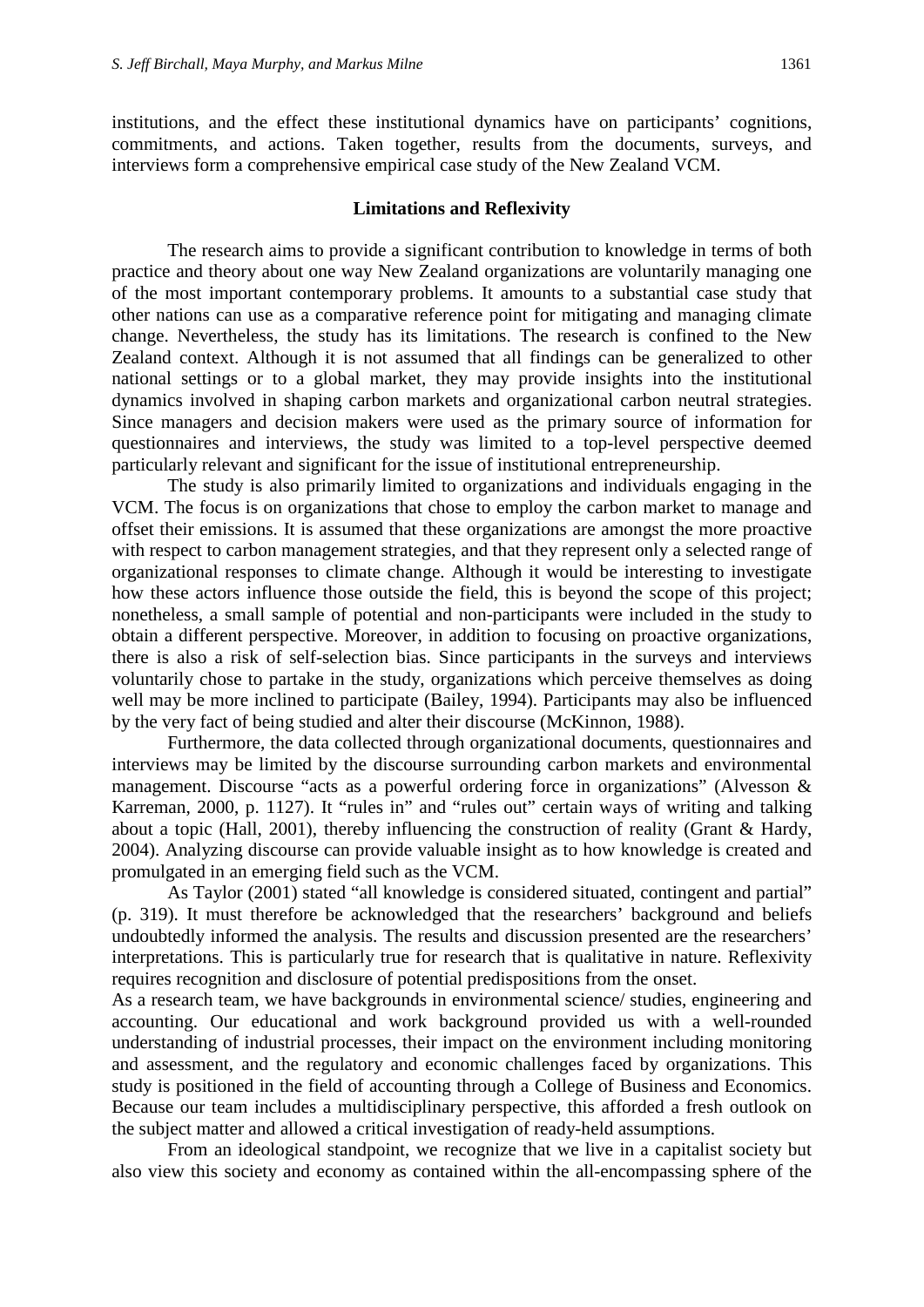biophysical environment. Without the environment, there can be no society or economy. We thus believe in taking all reasonable measures to act sustainably, but would stop short of considering ourselves environmentalists. In terms of climate change, we came into this study convinced by the scientific evidence that it is real and human-caused<sup>[15](#page-13-0)</sup>, but with no strong pre-conceived opinions on carbon neutrality, offsetting, or how best to manage the problem.

In short, the research was confined to the New Zealand context, focused primarily on a particular proactive spectrum of organizations, and was necessarily informed and interpreted by the researchers.

# **Conclusion**

Organizations are central to the success or failure of efforts to mitigate anthropogenic climate change. In this study we used a mixed methods approach to investigate the emerging New Zealand VCM and organizational carbon neutral strategies. We analyzed three data sets using methods relevant to each set. The three sources provide complementary information: (1) the CarboNZero disclosure documents (326 in total) provided quantitative evidence of the evolution of carbon market participation and emissions reduction success rate; (2) the surveys (137 responses in 2010 and 105 in 2011) provided insights about participants' cognitions, commitments, and actions from a full range of organizations in and around the field; and (3) the interviews (20 hours from 13 organizations) provided an in-depth and contextualized look at potential institutional entrepreneurs and the process of institutional entrepreneurship.

Overall, analysis of CarboNZero disclosure documents suggests that growth of the VCM organizational field is slowing. Further, the data indicate that organizations participating in the CarboNZero<sup>Cert</sup> and CEMARS<sup>Cert</sup> programs were only minimally successful at reducing their emissions, with 38% and 54% of organisations respectively, having reduced their absolute emission (Birchall et al., 2015).

With that said, survey results reveal that the majority of respondents strongly agreed that climate change is real, that it is human-caused, and that their organisation can indeed make a meaningful contribution to climate change prevention. Nevertheless, there were mixed views regarding whether organisations making voluntary choices about the environment will provide adequate environmental protection. Moreover, though it was hypothesised that organisations that have been measuring their emissions for longer would be more likely to report a decrease in emissions, no significant correlation was found; thus supporting the notion that meaningful emission reductions may remain elusive under a voluntary scheme. In this vein, most respondents agreed that emissions should be regulated by government.

Findings from interviews with key actors highlight the setbacks and successes of the VCM. The major setback is summarized as market stagnation, with buyers and sellers drifting away from the VCM. Communication challenges, low certification recognition, risk of greenwash exposure, policy uncertainty, the global financial crisis, and general disenchantment with the carbon market were listed as some of the causes. Successes include endeavours which focused on promoting market integrity through infrastructure (e.g., a registry, certification programs). Networking, knowledge sharing, and influencing others to shift behaviour were also identified as successes.

Participation in the New Zealand VCM has become a preferred option for organizations looking to offset their carbon emissions. However, while the VCM has shown

<span id="page-13-0"></span>15 We believe that although natural factors play a large role in climate change, human activities have caused a more rapid change that has exacerbated the steady-state equilibrium.

 $\overline{a}$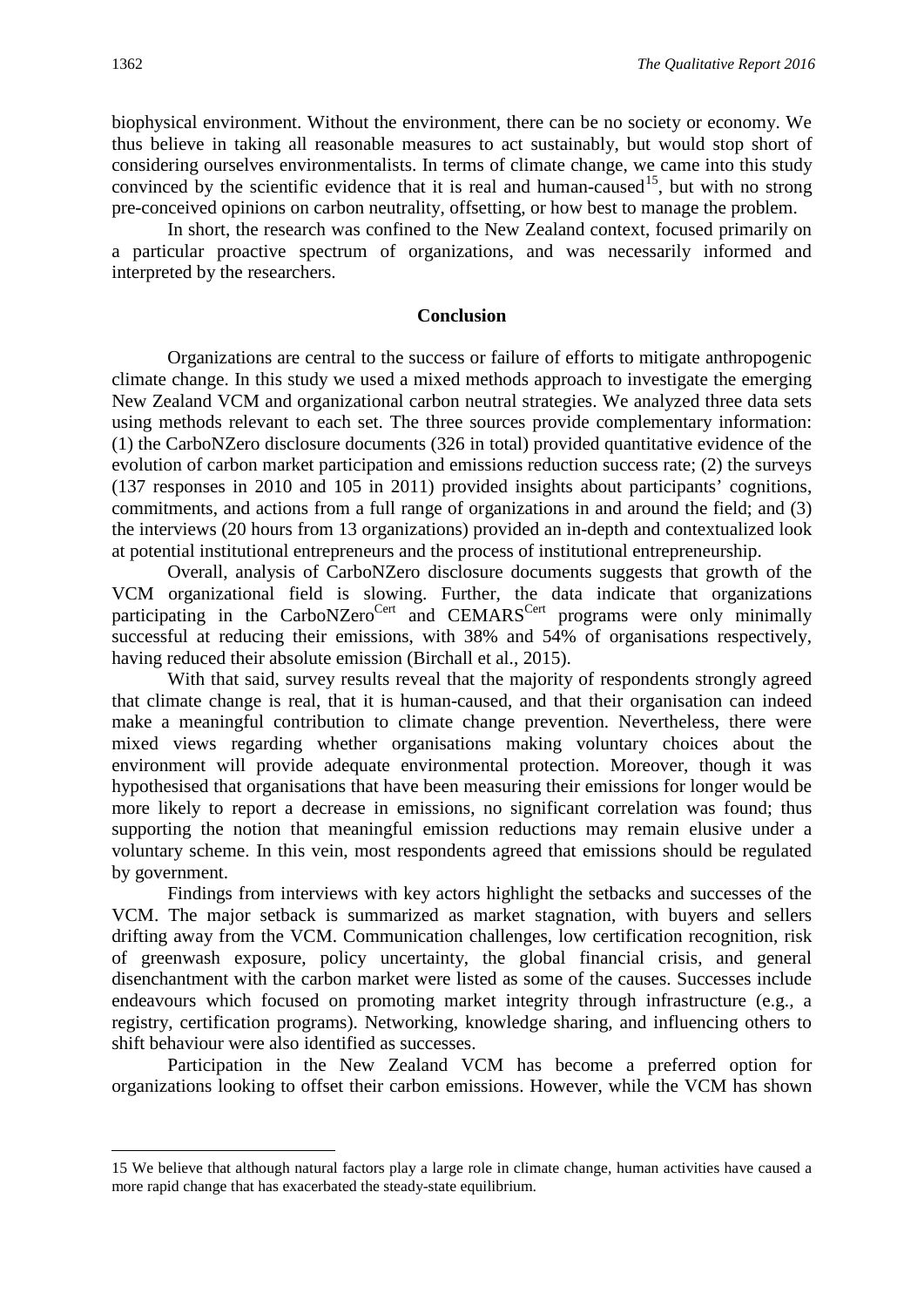promise, it is not evident that it represents a fundamental shift towards a low-carbon economy.

Climate change and solutions to solving this wicked problem require a research approach that is holistic, one that draws on quantitative and qualitative inquiry together, instead of being confounded by their underlying philosophical differences. This article reinforces this notion, and demonstrates that taken together, the mixed methods approach of this research forms a unified and comprehensive methodology for the study of the evolution and institutional dynamics of the New Zealand VCM.

# <span id="page-14-4"></span>**References**

- <span id="page-14-1"></span>Ahrens, T. (2008). Overcoming the subjective–objective divide in interpretive management accounting research. *Accounting, Organizations and Society, 33*(2), 292-297. doi: <http://dx.doi.org/10.1016/j.aos.2007.03.002>
- Alvesson, M., & Karreman, D. (2000). Varieties of discourse: On the study of organizations through discourse analysis. *Human Relations, 53*(9), 1125-1149.
- <span id="page-14-6"></span>Bailey, K. (1994). *Methods of social research* (4th ed.). Oxford, UK: Free Press.
- <span id="page-14-5"></span>Battilana, J. (2006). Agency and institutions: The enabling role of individuals' social position. *Organization, 13*(5), 653-676. doi: 10.1177/1350508406067008
- Besio, C., & Pronzini, A. (2014). Morality, ethics, and values outside and inside organizations: An example of the discourse on climate change. *Journal of Business Ethics, 119*, 287-300.
- Birchall, S. J. (2014). Carbon management in New Zealand local government: Co-benefits of action and organizational resolve in the absence of government support. *Australasian Journal of Environmental Management, 21*(3), 253-267.
- Birchall, S. J., Murphy, M., & Milne, M. (2015). Evolution of the New Zealand Voluntary Carbon Market: An analysis of CarboNZero client disclosures. *Social and Environmental Accountability Journal.* doi:10.1080/0969160X.2015.1061444.
- <span id="page-14-0"></span>Brown, R., & Brignall, S. (2007). Reflections on the use of a dual-methodology research design to evaluate accounting and management practice in UK university central administrative services. *Management Accounting Research, 18*(1), 32-48. doi: [http://dx.doi.org/10.1016/j.mar.2006.07.001.](http://dx.doi.org/10.1016/j.mar.2006.07.001)
- Bryman, A. (2007). Barriers to integrating quantitative and qualitative research. *Journal of Mixed Methods Research, 1*(1), 8-22. doi: 10.1177/2345678906290531.
- Bryman, A., & Burgess, B. (2002). *Analyzing qualitative data*. New York, NY: Routledge.
- Dillman, D. A., Smyth, J. D., & Christian, L. M. (2008). *Internet, mail, and mixed-mode surveys: The tailored design method* (3rd ed.). Hoboken, NJ: Wiley.
- Galbreath, J., Charles, D., & Klass, D. (2014). Knowledge and the climate change issue: An exploratory study of cluster and extra-cluster effects. *Journal of Business Ethics, 125*, 11-25.
- <span id="page-14-8"></span>Grant, D., & Hardy, C. (2004). Introduction: Struggles with organizational discourse. *Organization Studies, 25*(1), 5-13. doi: 10.1177/0170840604038173
- <span id="page-14-7"></span>Hall, S. (2001). Foucault: Power, knowledge and discourse. In M. Wetherell, S. Taylor, & S. Yates (Eds.), *Discourse theory and practice: A reader* (pp. 72-81). London, UK: Sage.
- <span id="page-14-3"></span>Harrison, R. L. (2012). Using mixed methods designs in the *Journal of Business Research*, 1990–2010. *Journal of Business Research*. doi: <http://dx.doi.org/10.1016/j.jbusres.2012.01.006>
- <span id="page-14-2"></span>Johnson, R. B., Onwuegbuzie, A. J., & Turner, L. A. (2007). Toward a definition of mixed methods research. *Journal of Mixed Methods Research, 1*(2), 112-133. doi: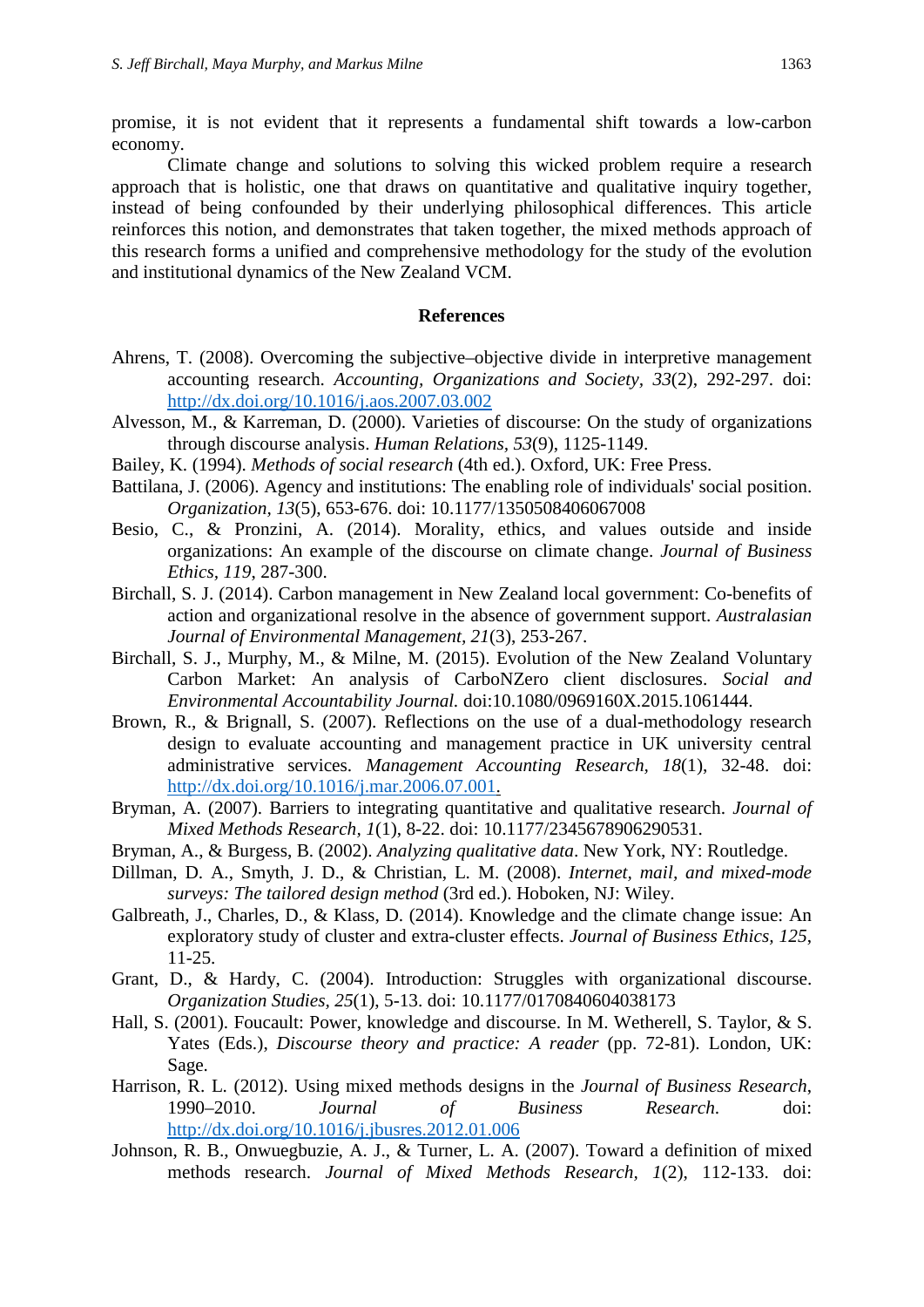10.1177/1558689806298224.

- <span id="page-15-4"></span>Kakkuri-Knuuttila, M-L., Lukka, K., & Kuorikoski, J. (2008a). No premature closures of debates, please: A response to Ahrens. *Accounting, Organizations and Society, 33*(2– 3), 298-301. doi:<http://dx.doi.org/10.1016/j.aos.2007.05.001>
- <span id="page-15-0"></span>Kakkuri-Knuuttila, M.-L., Lukka, K., & Kuorikoski, J. (2008b). Straddling between paradigms: A naturalistic philosophical case study on interpretive research in management accounting. *Accounting, Organizations and Society, 33*(2–3), 267-291. doi:<http://dx.doi.org/10.1016/j.aos.2006.12.003>
- <span id="page-15-1"></span>Lee, A. S. (1991). Integrating positivist and interpretive approaches to organizational research. *Organization Science, 2*(4), 342-365. doi: 10.1287/orsc.2.4.366.
- Lee, S.-Y. (2012). Corporate carbon strategies in responding to climate change. *Business Strategy and the Environment, 21*, 33-48.
- Mertens, D. M. (2015). Mixed methods and wicked problems. *Journal of Mixed Methods Research, 9*(1), 3-6.
- <span id="page-15-5"></span>McKinnon, J. (1988). Reliability and validity in field research: Some strategies and tactics. *Accounting, Auditing & Accountability Journal, 1*(1), 34-54.
- <span id="page-15-3"></span>Milne, M. J., & Grubnic, S. (2011). Climate change accounting research: Keeping it interesting and different. *Accounting Auditing & Accountability Journal, 24*(8), 948- 977. doi: 10.1108/09513571111184715.
- Modell, S. (2005). Triangulation between case study and survey methods in management accounting research: An assessment of validity implications. *Management Accounting Research, 16*(2), 231-254. doi:<http://dx.doi.org/10.1016/j.mar.2005.03.001>
- <span id="page-15-2"></span>Modell, S. (2010). Bridging the paradigm divide in management accounting research: The role of mixed methods approaches. *Management Accounting Research, 21*(2), 124- 129. doi:<http://dx.doi.org/10.1016/j.mar.2010.02.005>
- Parker, L. D. (2012). Qualitative management accounting research: Assessing deliverables and relevance. *Critical Perspectives on Accounting, 23*(1), 54-70. doi: <http://dx.doi.org/10.1016/j.cpa.2011.06.002>
- Siegel, S., & Castellan, N.J. (1988). Nonparametric statistics for the behavioral sciences. New York, NY: McGraw-Hill.
- Taylor, S. (2001). Evaluating and applying discourse analytic research. In M. Wetherell, S. Taylor, & S. Yates (Eds.), *Discourse as data: A guide for analysis* (pp. 311-330). London, UK: Sage.
- Vaivio, J., & Sirén, A. (2010). Insights into method triangulation and "paradigms" in interpretive management accounting research. *Management Accounting Research, 21*(2), 130-141. doi: <http://dx.doi.org/10.1016/j.mar.2010.03.001>

#### **Author Note**

Prior to joining the Planning Program, Department of Earth and Atmospheric Sciences at the University of Alberta, S. Jeff Birchall lectured in the School of Urban and Regional Planning, Ryerson University, and prior to that in the College of Business and Economics, University of Canterbury, where he completed his PhD and was the recipient of the prestigious Royal Society of New Zealand Marsden Scholarship. Jeff's research is organized around two related themes: (a) drivers and strategies for organization action on carbon management, which explores corporate willingness and ability to reorient commitment and behaviour towards fundamental transformation of society, policy and the economy; and (b) resilient cities and communities, which explores how cities and communities confront climate change and adapt to the emerging challenges imposed on them due to an increase in the frequency and intensity of extreme weather events. Correspondence